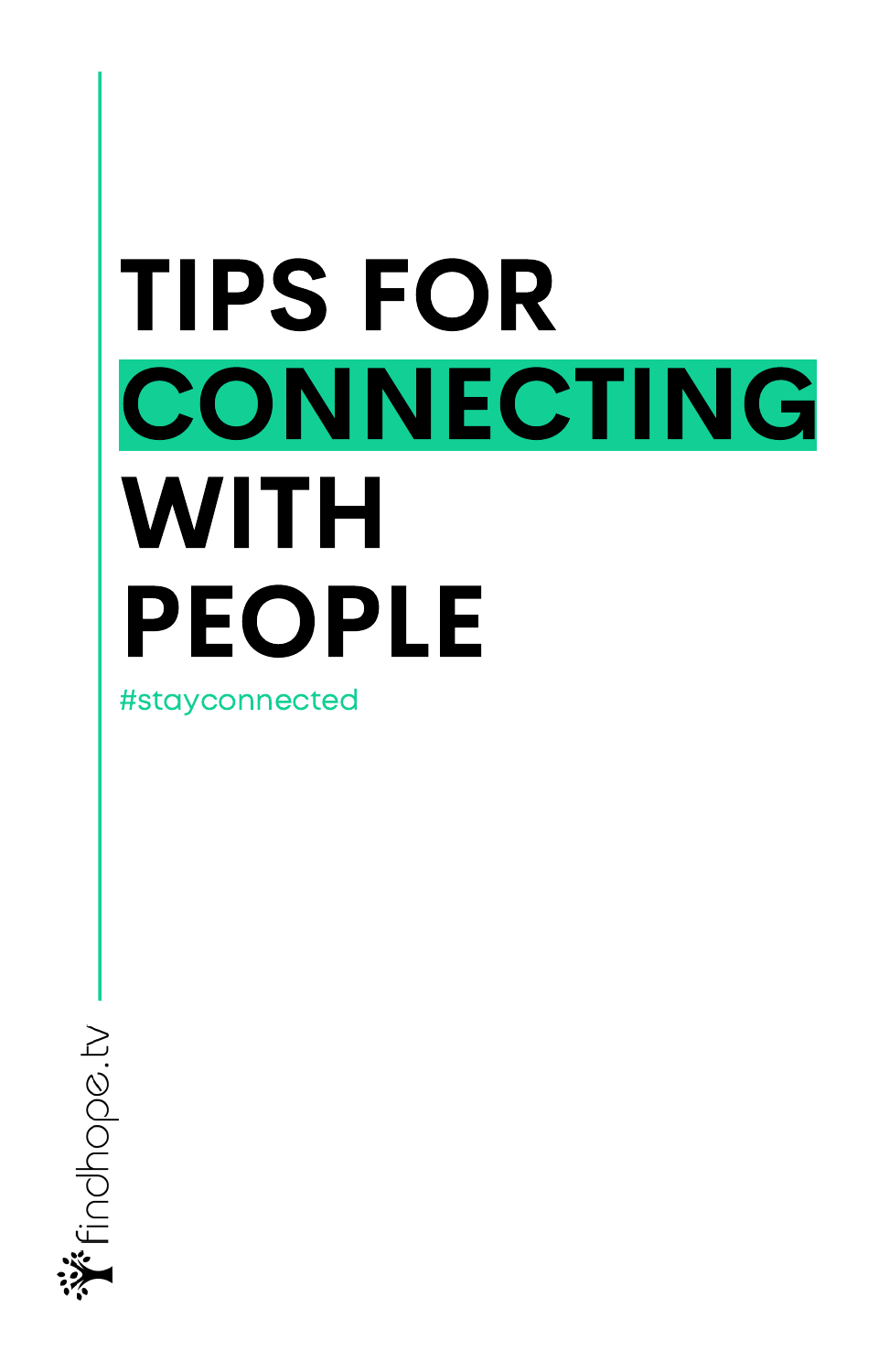## TIPS FOR CONNECTING

### // CONVERSING

- Be friendly
- Listen intently and remember key points
- Show you care
- Express yourself openly and honestly
- Avoid making judgements

#### Getting started

Compliment (genuinely, of course!) Discuss the weather, a common interest, sports, etc.

#### Connecting deeper

Ask how they are doing Share a current concern you have about life Inquire about family Ask about work Share something you recently learned Empathize with hardships Ask if there's something you can pray for Express gratitude Pray for them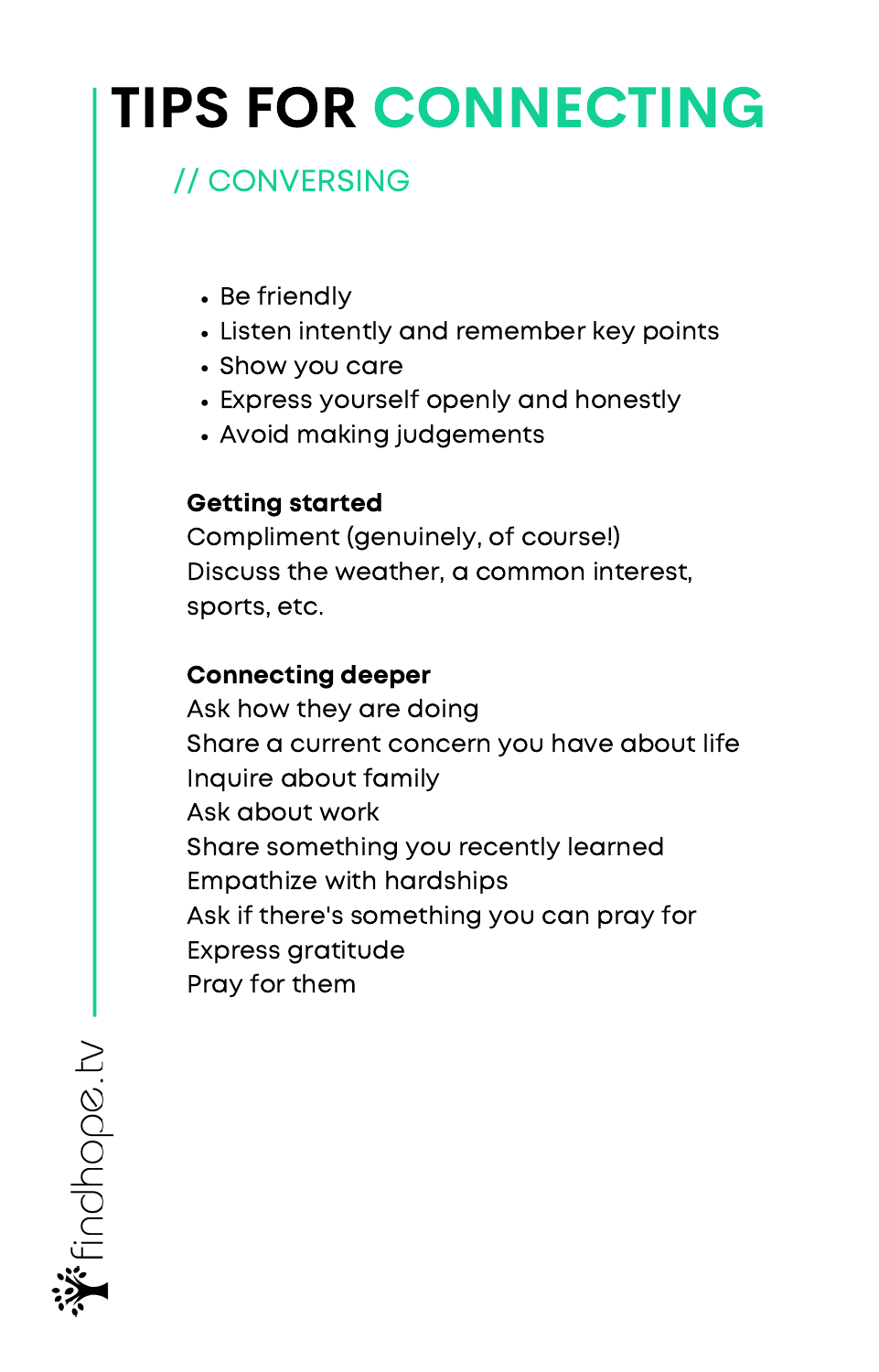# TIPS FOR CONNECTING

### // ASKING QUESTIONS

- How are you feeling about 2
- What's been the highlight of your day, so far?
- What is weighing on your mind the most these days?
- What has brought you the most joy in this season?
- If you could share a word of encouragement with people, what would it be?
- Who inspires you?
- What goals are you working towards currently?
- How can you use your story to encourage others?
- What is God speaking to you in this season?
- How can I pray for you?